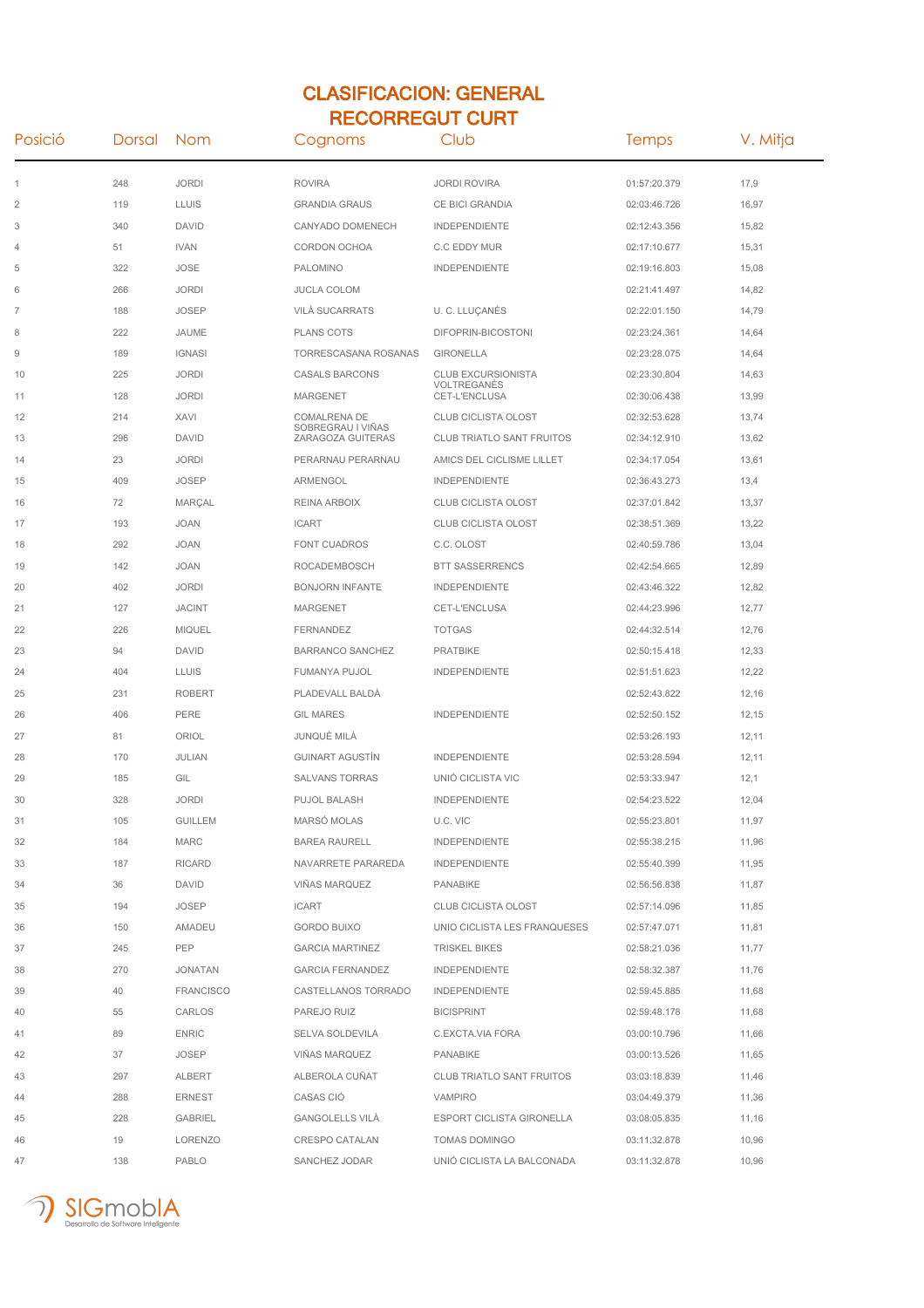| Posició | Dorsal Nom |                    | Cognoms                   | Club                                    | <b>Temps</b> | V. Mitja |
|---------|------------|--------------------|---------------------------|-----------------------------------------|--------------|----------|
| 48      | 295        | JOSEP M.           | <b>BARCONS CODINA</b>     | AVIÀ COP DE PEDAL                       | 03:11:39.101 | 10,96    |
| 49      | 229        | <b>ESTANISLAU</b>  | SOLÀ PRAT                 | AVIÀ COP DE PEDAL                       | 03:11:45.761 | 10,95    |
| 50      | 199        | ANDREU             | CABRA ESTRADA             | ESPORT CICLISTA GIRONELLA.              | 03:11:49.150 | 10,95    |
| 51      | 173        | <b>XAVIER</b>      | <b>MASRAMON MUNTADAS</b>  |                                         | 03:12:13.937 | 10,92    |
| 52      | 401        | <b>JOAN</b>        | <b>FONT GUIXARO</b>       | <b>INDEPENDIENTE</b>                    | 03:13:02.202 | 10,88    |
| 53      | 80         | <b>JOAN</b>        | <b>GARCIA MONTOYA</b>     | <b>REPUBLIK BIKES</b>                   | 03:14:24.978 | 10,8     |
| 54      | 413        | <b>MARC</b>        | <b>TERRICABRAS TIO</b>    | <b>INDEPENDIENTE</b>                    | 03:25:39.634 | 10,21    |
| 55      | 27         | PHILIP             | <b>HISCOCKS</b>           |                                         | 03:29:39.335 | 10,02    |
| 56      | 69         | DAVID              | SOLDEVILA                 |                                         | 03:29:51.999 | 10,01    |
| 57      | 268        | LIKI               | MRTINEZ SAUQUET           | <b>INDEPENDIENTE</b>                    | 03:29:56.476 | 10       |
| 58      | 132        | ARNAU              | CORTADA PALAU             |                                         | 03:31:25.802 | 9,93     |
| 59      | 290        | <b>JOAN</b>        | RODÓN NAVARRO             | <b>PANABIKE</b>                         | 03:31:30.498 | 9,93     |
| 60      | 58         | <b>JOSEP</b>       | <b>GUARDIA OLIVERAS</b>   |                                         | 03:32:36.583 | 9,88     |
| 61      | 59         | <b>ROGER</b>       | <b>VALL ORDEIG</b>        |                                         | 03:32:41.273 | 9,87     |
| 62      | 412        | <b>XAVIER</b>      | <b>VERDAGUER SERRA</b>    | <b>INDEPENDIENTE</b>                    | 03:33:03.991 | 9,86     |
| 63      | 122        | SALVADOR           | ROCHINA CASELLAS          | <b>INDEPENDIENTE</b>                    | 03:33:05.518 | 9,85     |
| 64      | 269        | MIQUEL ÀNGEL       | <b>MUMANY LAS</b>         | CLUB CICLISTA CASTELLBISBAL             | 03:33:08.359 | 9,85     |
| 65      | 126        | CARLES             | <b>BAENA AGUILERA</b>     | <b>BB TRIATLO L'AMETLLA</b>             | 03:33:09.993 | 9,85     |
| 66      | 154        | DAVID              | <b>BASORA CAMPOS</b>      | <b>L'ESPARDENYA</b>                     | 03:33:59.570 | 9,81     |
| 67      | 227        | <b>ALEIX</b>       | MALAGARRIGA GUITART       | CENTRE ALPÍ GIRONELLA                   | 03:34:58.429 | 9,77     |
| 68      | 200        | SANTI              | <b>BLANCAFORT GUILERA</b> |                                         | 03:36:28.540 | 9,7      |
| 69      | 68         | <b>JORDI</b>       | VIÑAS GUIX                |                                         | 03:36:32.472 | 9,7      |
| 70      | 195        | <b>JORDI</b>       | RIEROLA DORDAL            |                                         | 03:36:34.872 | 9,7      |
| 71      | 165        | <b>XAVIER</b>      | RIGOL LOPEZ               | XAVIER RIGOL LOPEZ                      | 03:37:03.154 | 9,68     |
| 72      | 169        | <b>FRANCESC</b>    | ARDERIU MIRANDA           | OPEN BTT                                | 03:37:06.105 | 9,67     |
| 73      | 114        | <b>JOSEP</b>       | <b>SOLE REBULLIDA</b>     |                                         | 03:37:08.284 | 9,67     |
| 74      | 400        | <b>JOSE</b>        | <b>HIDALGO LOPEZ</b>      | <b>INDEPENDIENTE</b>                    | 03:41:27.979 | 9,48     |
| 75      | 415        | ARMAND             | COFINÉ SEPÚLVEDA          | <b>INDEPENDIENTE</b>                    | 03:48:16.390 | 9,2      |
| 76      | 416        | <b>ELOI</b>        | <b>OLIVERAS BARENYS</b>   | ELOY OLIVERAS BARENYS                   | 03:48:18.578 | 9,2      |
| 77      | 236        | <b>JOSEP MARIA</b> | <b>SOLER CARRERA</b>      |                                         | 03:49:56.201 | 9,13     |
| 78      | 246        | ALBERT             | <b>TORRAS SALVANS</b>     | CLUB EXCURSIONISTA ELS                  | 03:49:57.947 | 9,13     |
| 79      | 257        | <b>ROGER</b>       | <b>BALLUS CAPDEVILA</b>   | <b>BANDOLERS</b><br><b>CE BANDOLERS</b> | 03:50:02.425 | 9,13     |
| 80      | 107        | MARCEL             | <b>TORRAS BOIXADER</b>    | <b>BTT SASSERRENCS</b>                  | 03:50:03.631 | 9,13     |
| 81      | 407        | ALBERT             | VILA SUÑE                 | <b>INDEPENDIENTE</b>                    | 03:51:15.698 | 9,08     |
| 82      | 411        | ERIC               | MUÑOZ BEIGET              | <b>INDEPENDIENTE</b>                    | 03:51:17.229 | 9,08     |
| 83      | 405        | <b>JOSEP</b>       | ROCADEMBOSCH BRUCH        | <b>INDEPENDIENTE</b>                    | 03:51:49.883 | 9,06     |
| 84      | 408        | <b>GUS</b>         | <b>MARCOS BALLESTER</b>   | <b>INDEPENDIENTE</b>                    | 03:52:10.080 | 9,05     |
| 85      | 414        | JOAN               | <b>COROMINA MASSO</b>     | <b>INDEPENDIENTE</b>                    | 03:52:28.430 | 9,03     |
| 86      | 34         | DANIEL             | MARTINEZ CANEL            | CLUB CICLISTA VILALLONGA                | 03:57:03.943 | 8,86     |
| 87      | 191        | <b>ARNAU</b>       | PIELLA PRAT               | <b>INDEPENDIENTE</b>                    | 03:57:06.455 | 8,86     |
| 88      | 9          | <b>IVAN</b>        | AGUILAR                   |                                         | 03:57:43.147 | 8,83     |
| 89      | 6          | <b>ISAAC</b>       | <b>BENITO</b>             | INDEPENDENT. BIKE                       | 03:58:13.067 | 8,82     |
| 90      | 57         | <b>ALBERT</b>      | <b>MAGEM MAIRELES</b>     |                                         | 03:59:04.407 | 8,78     |
| 91      | 418        | JULIAN             | SIERRA NUÑEZ              | <b>INDEPENDIENTE</b>                    | 04:01:02.666 | 8,71     |
| 92      | 419        | <b>JORDI</b>       | <b>GARCIA HIDALGO</b>     | <b>INDEPENDIENTE</b>                    | 04:01:35.647 | 8,69     |
| 93      | 420        | RAUL               | JIMENEZ NOFUENTES         | <b>INDEPENDIENTE</b>                    | 04:01:45.364 | 8,69     |
| 94      | 309        | GERARD             | VILADEMUNT ORDOÑEZ        |                                         | 04:02:06.334 | 8,67     |
| 95      | 252        | RAUL               | <b>REY GEMAR</b>          | DIFOPRINT-BICIS TONI                    | 04:05:13.625 | 8,56     |
| 96      | 164        | <b>FRANCESC</b>    | CALVO RIERA               | <b>TRIDEPORTE</b>                       | 04:06:15.127 | 8,53     |
| 97      | 417        | OSCAR              | <b>GARCIA NARANJO</b>     | <b>INDEPENDIENTE</b>                    | 04:09:44.915 | 8,41     |
|         |            |                    |                           |                                         |              |          |